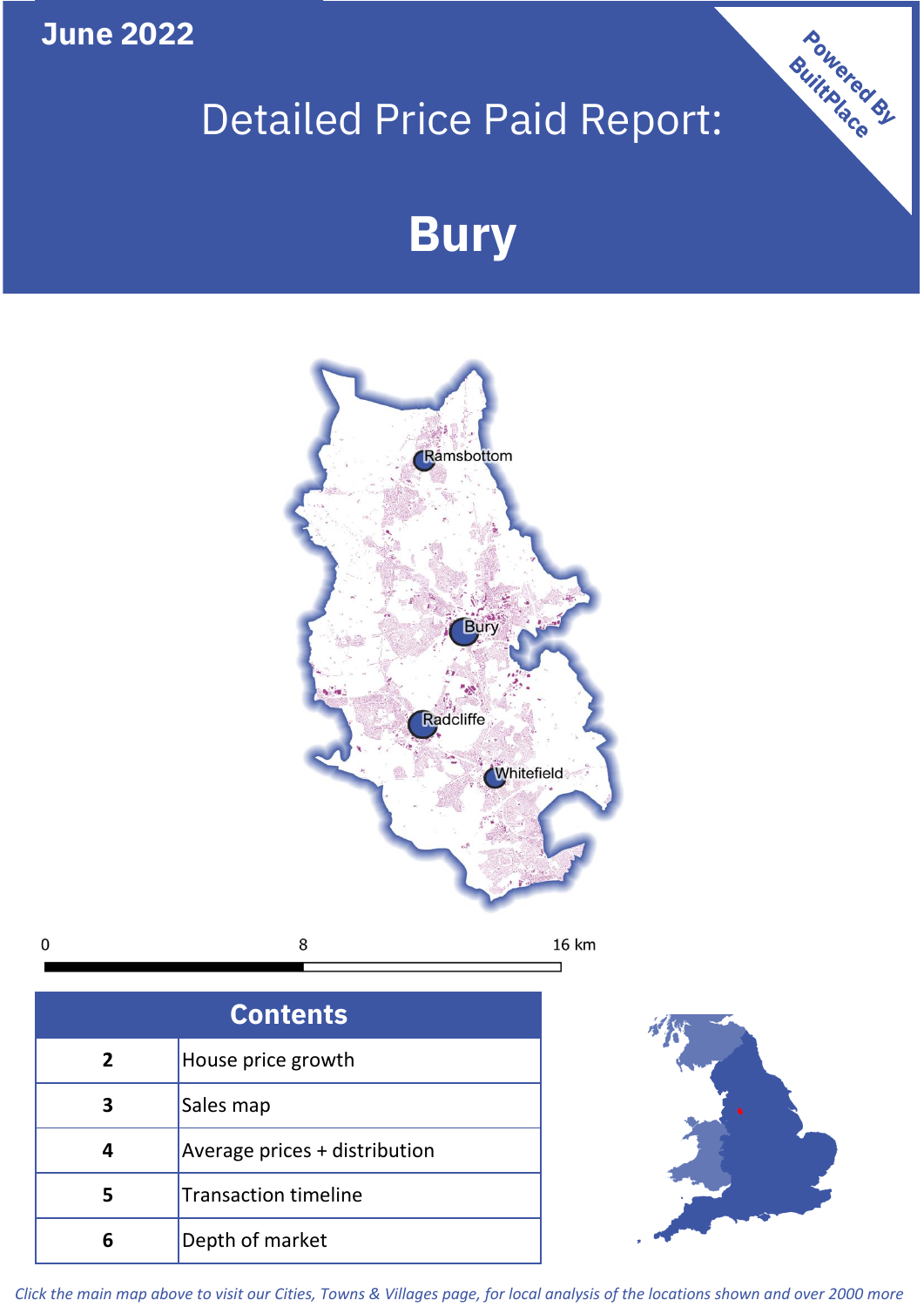#### **Headline Data**

|                     | <b>Current level</b> | 3 month  | <b>Annual</b> | 5 vear   | 10 year |
|---------------------|----------------------|----------|---------------|----------|---------|
| <b>House prices</b> | £228,021             | 3.0%     | 9.0%          | 43.6%    | 81.5%   |
| <b>Transactions</b> | 2,773                | $-7.7\%$ | <b>19.7%</b>  | $-13.2%$ | 46.4%   |

#### **House Price Growth (April 2022 data)**

#### *Annual Change in House Prices*



House prices in Bury grew by 9.0% in the 12 months to April 2022 (based on 3-month smoothed data). By comparison national house prices grew by 10.7% and prices in the North West grew by 11.0% over the same period.

Bury house prices are now 48.1% above their previous peak in 2007, compared to +36.0% for the North West and +52.9% across England.



#### *Year-To-Date Change in House Prices, December to April*

Local prices have grown by 2.5% in 2022 so far, compared to growth of 5.9% over the same period last year.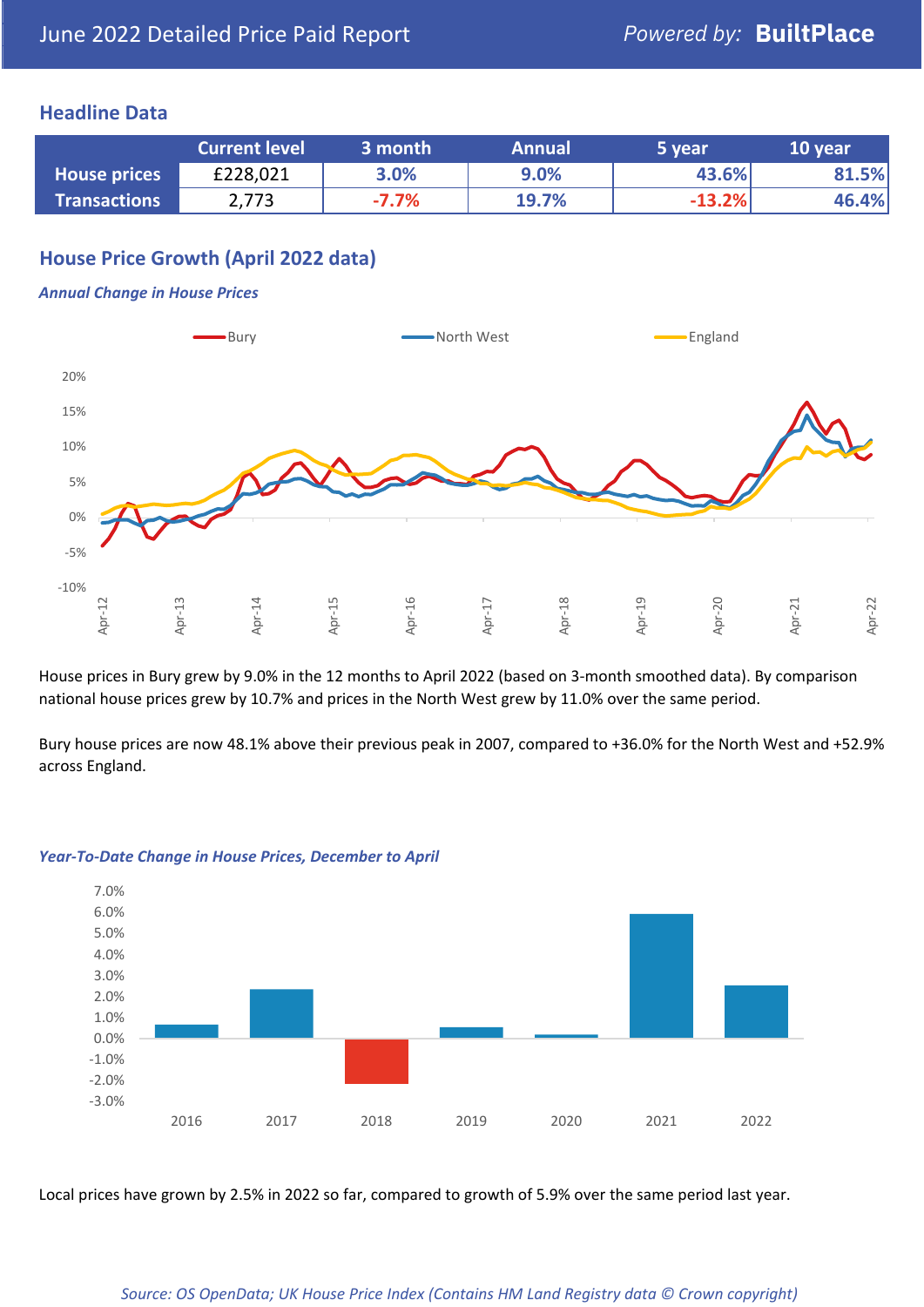### **House Price Map**

*12 months to April 2022*



*Each point is one postcode, coloured by the average value relative to all sales in this local authority (price bands are LA-specific quintiles).*

### **Map Key**

| Min      |
|----------|
| Up to    |
| £132,000 |
| £176,000 |
| £229,000 |
| £297,000 |
|          |

| Min      | <b>Max</b> |                            |
|----------|------------|----------------------------|
| Up to    | £132,000   | 1st quintile / lowest 20%  |
| £132,000 | £176,000   | 2nd quintile               |
| £176,000 | £229,000   | 3rd quintile               |
| £229,000 | £297,000   | 4th quintile               |
| £297,000 | and over   | 5th quintile / highest 20% |

*Source: OS OpenData; UK House Price Index (Contains HM Land Registry data © Crown copyright)*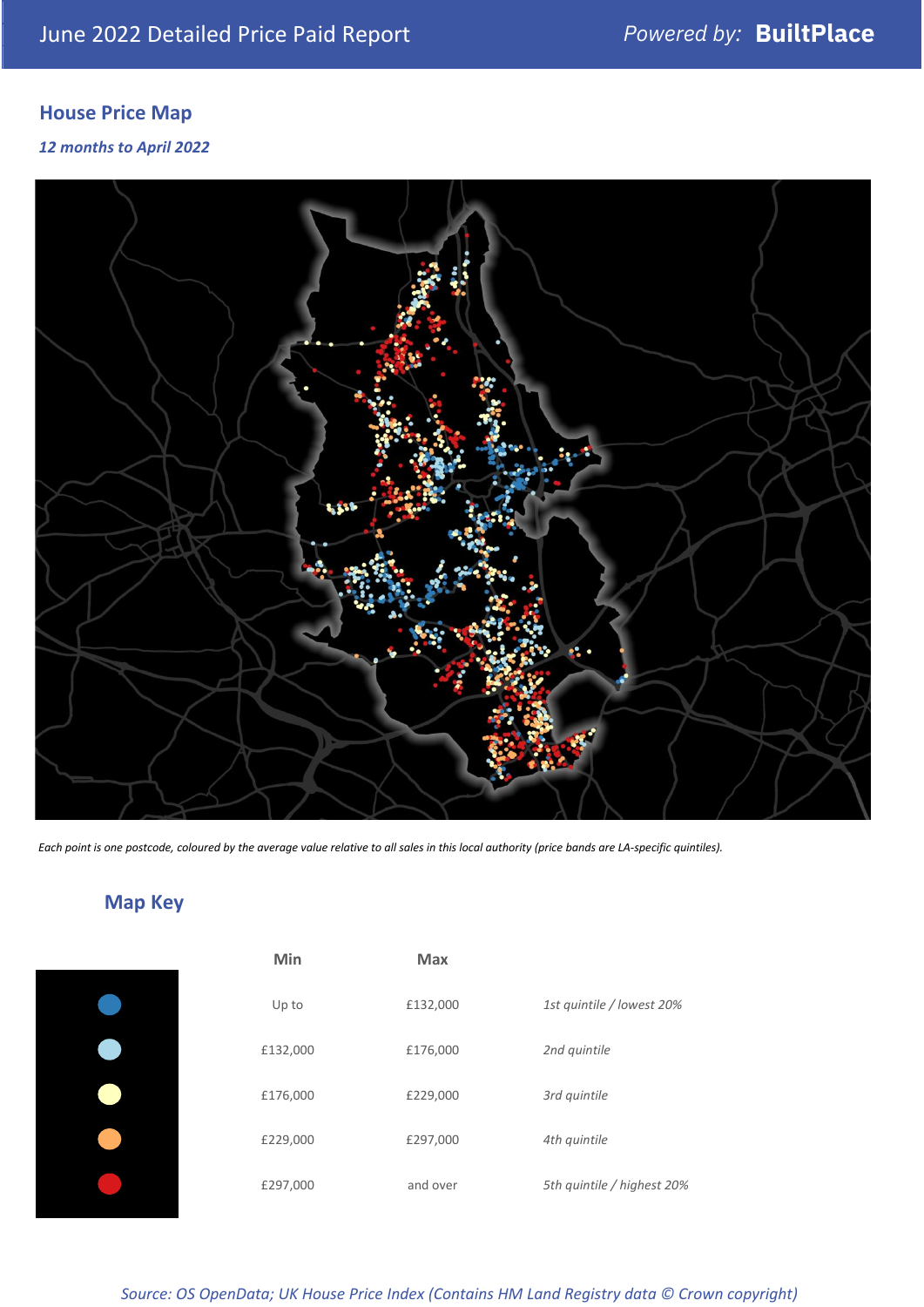#### **Average House Price by Property Type**

#### *12 months to April 2022*



|                 | <b>New</b>           | <b>Second hand</b> |  |  |
|-----------------|----------------------|--------------------|--|--|
| <b>Flat</b>     | £259,006             | £134,449           |  |  |
| <b>Terraced</b> | No recorded<br>sales | £167,611           |  |  |
| Semi-detached   | £475,000             | £238,860           |  |  |
| <b>Detached</b> | £616,648             | £383,724           |  |  |

#### **House Price Distribution by Year**

*All properties, by price band and calendar year (2020 = year to date)*

|                    | 1997 | 2002 | 2007 | 2012 | 2017 | 2019 | 2020 |
|--------------------|------|------|------|------|------|------|------|
| <b>Under £100k</b> | 93%  | 75%  | 24%  | 33%  | 20%  | 8%   | 9%   |
| £100-200k          | 6%   | 21%  | 60%  | 54%  | 51%  | 43%  | 45%  |
| E200-300k          | 0%   | 3%   | 11%  | 10%  | 19%  | 30%  | 26%  |
| £300-400k          | 0%   | 1%   | 2%   | 2%   | 6%   | 12%  | 10%  |
| £400-500k          | 0%   | 0%   | 1%   | 1%   | 2%   | 4%   | 7%   |
| <b>£500k-1m</b>    | 0%   | 0%   | 1%   | 1%   | 1%   | 3%   | 3%   |
| £1-2m              | 0%   | 0%   | 0%   | 0%   | 0%   | 0%   | 0%   |
| <b>Over £2m</b>    | 0%   | 0%   | 0%   | 0%   | 0%   | 0%   | 0%   |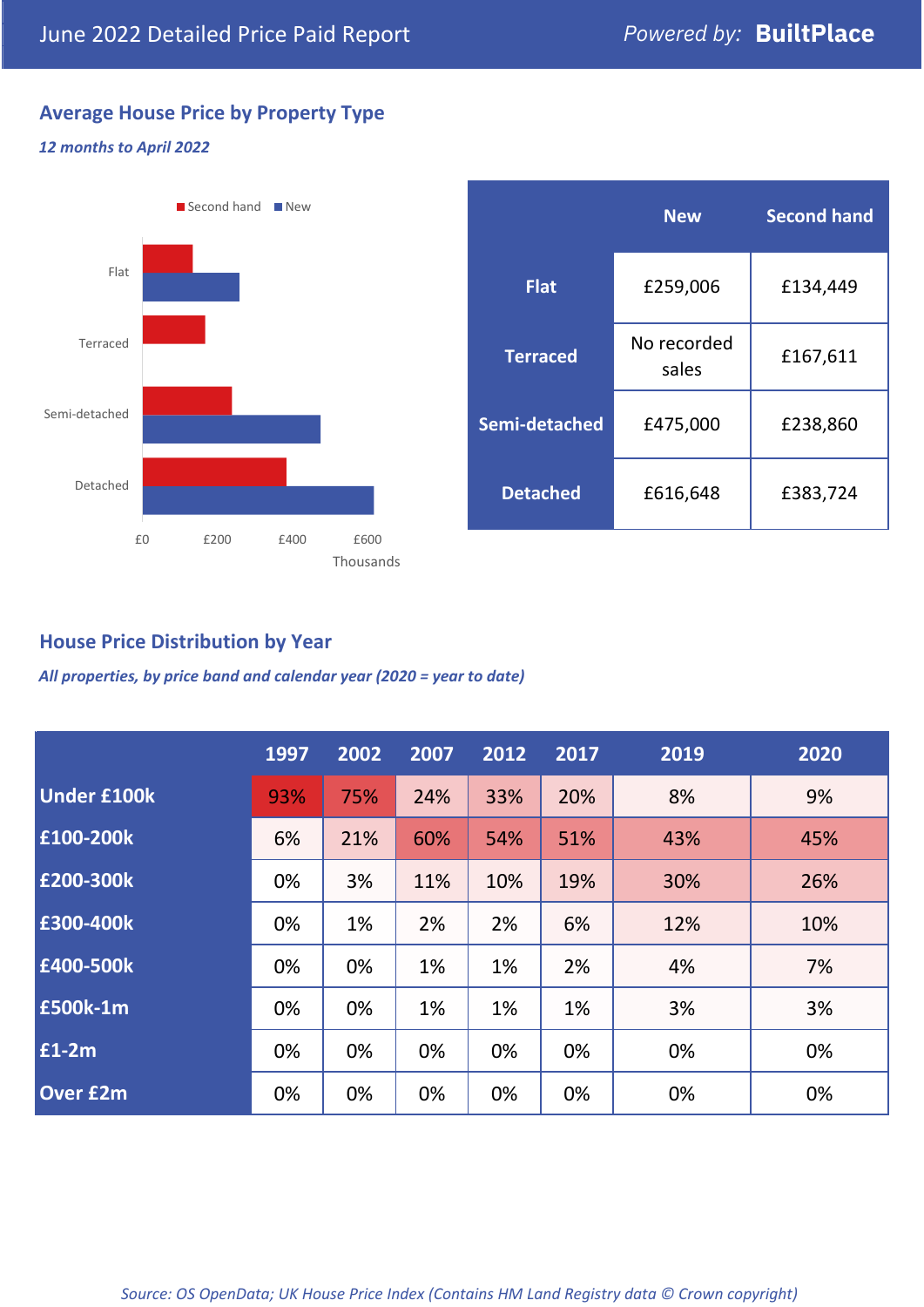#### **Transactions (February 2022 data)**

*Annual Transactions, Indexed (2001-05 average = 100)*



There were 2,773 transactions in Bury during the 12 months to February 2022. This is 61% of the average from 2001-05 and suggests activity is significantly below pre-downturn levels.

Transactions in Bury have fallen by 6.9% since 2014, compared to changes of +3.4% for North West and -7.7% for England.



#### *Cash and New Build Sales as % of Total, by Year*

*Note: The data on this page EXCLUDES transactions identified as transfers under a power of sale/repossessions, buy-to-lets (where they can be identified by a mortgage), and transfers to non-private individuals - i.e. it comprises only Land Registry 'A' data.*